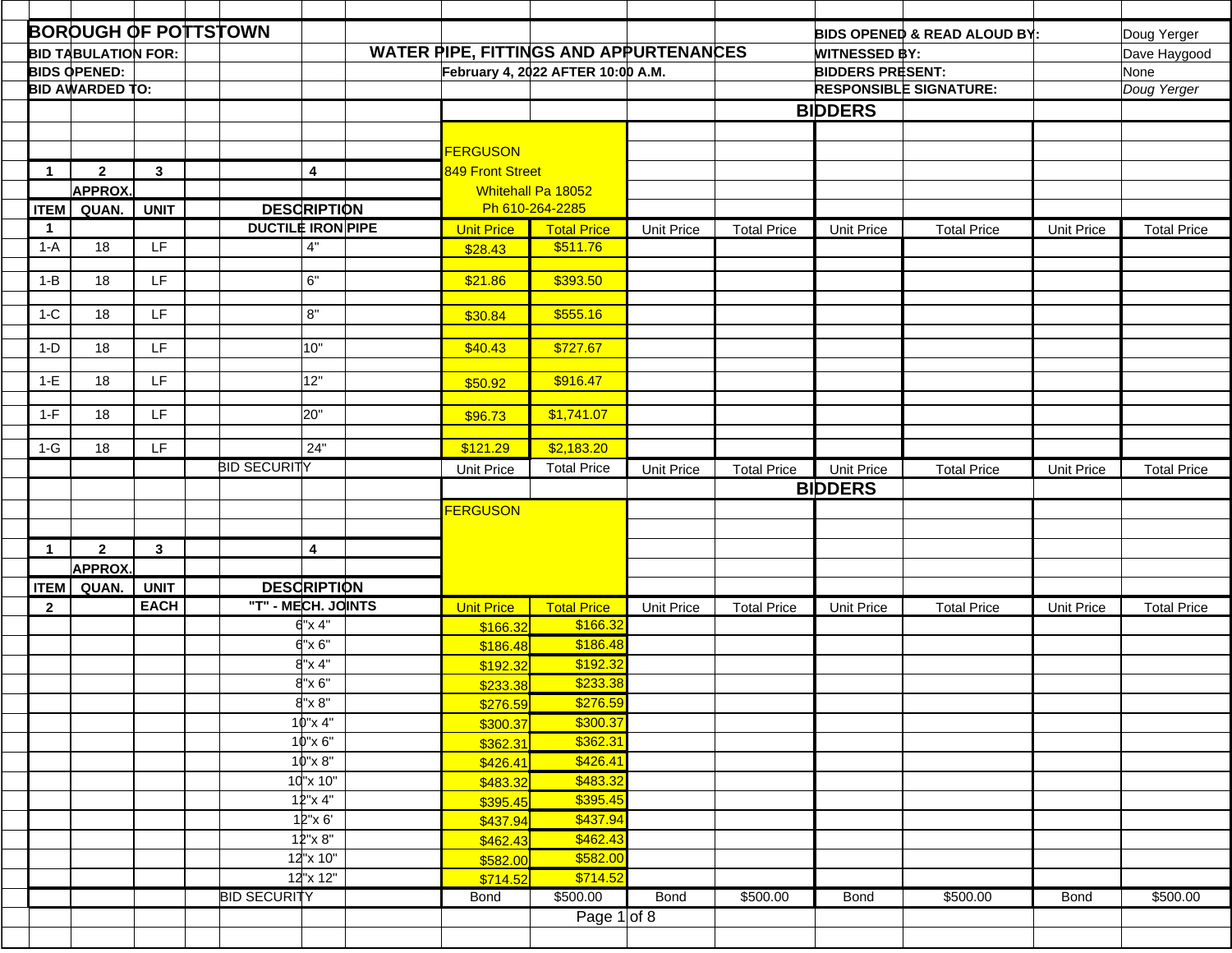|                      |                            |                            | <b>BOROUGH OF POTTSTOWN</b>                         |                         |                   |                                               |                   |                    |                         | <b>BIDS OPENED &amp; READ ALOUD BY:</b> |                   | Doug Yerger        |  |
|----------------------|----------------------------|----------------------------|-----------------------------------------------------|-------------------------|-------------------|-----------------------------------------------|-------------------|--------------------|-------------------------|-----------------------------------------|-------------------|--------------------|--|
|                      | <b>BID TABULATION FOR:</b> |                            |                                                     |                         |                   | <b>WATER PIPE, FITTINGS AND APPURTENANCES</b> |                   |                    | <b>WITNESSED BY:</b>    |                                         |                   | Dave Haygood       |  |
|                      | <b>BIDS OPENED:</b>        |                            |                                                     |                         |                   | February 4, 2022 AFTER 10:00 A.M.             |                   |                    | <b>BIDDERS PRESENT:</b> |                                         |                   | None               |  |
|                      | <b>BID AWARDED TO:</b>     |                            |                                                     |                         |                   |                                               |                   |                    |                         | <b>RESPONSIBLE SIGNATURE:</b>           | Doug Yerger       |                    |  |
|                      |                            |                            |                                                     |                         |                   |                                               |                   |                    | <b>BIDDERS</b>          |                                         |                   |                    |  |
|                      |                            |                            |                                                     |                         | <b>FERGUSON</b>   |                                               |                   |                    |                         |                                         |                   |                    |  |
|                      |                            |                            |                                                     |                         |                   |                                               |                   |                    |                         |                                         |                   |                    |  |
|                      |                            |                            |                                                     |                         |                   |                                               |                   |                    |                         |                                         |                   |                    |  |
| $\mathbf{1}$         | $\mathbf{2}$               | $\mathbf{3}$               | 4                                                   |                         |                   |                                               |                   |                    |                         |                                         |                   |                    |  |
|                      | <b>APPROX.</b>             |                            |                                                     |                         |                   |                                               |                   |                    |                         |                                         |                   |                    |  |
| <b>ITEM</b>          | QUAN.                      | <b>UNIT</b><br><b>EACH</b> | <b>DESCRIPTION</b><br><b>CROSSES - MECH. JOINTS</b> |                         |                   |                                               |                   |                    |                         |                                         |                   |                    |  |
| 3                    |                            |                            |                                                     |                         | <b>Unit Price</b> | <b>Total Price</b><br>\$172.87                | <b>Unit Price</b> | <b>Total Price</b> | <b>Unit Price</b>       | <b>Total Price</b>                      | <b>Unit Price</b> | <b>Total Price</b> |  |
|                      |                            |                            | 4"x 4"                                              |                         | \$172.87          |                                               |                   |                    |                         |                                         |                   |                    |  |
|                      |                            |                            | $6" \times 6"$                                      |                         | \$291.00          | \$291.00                                      |                   |                    |                         |                                         |                   |                    |  |
|                      |                            |                            | $8" \times 8"$                                      |                         | \$410.57          | \$410.57                                      |                   |                    |                         |                                         |                   |                    |  |
|                      |                            |                            | 10"x 10"                                            |                         | \$571.91          | \$571.91                                      |                   |                    |                         |                                         |                   |                    |  |
|                      |                            |                            | 12"x 12"                                            |                         | \$740.46          | \$740.46                                      |                   |                    |                         |                                         |                   |                    |  |
|                      |                            |                            | <b>BID SECURITY</b>                                 |                         | Bond              | \$500.00                                      | <b>Bond</b>       | \$500.00           | Bond                    | \$500.00                                | <b>Bond</b>       | \$500.00           |  |
|                      |                            |                            |                                                     |                         |                   |                                               |                   |                    | <b>BIDDERS</b>          |                                         |                   |                    |  |
|                      |                            |                            |                                                     |                         | <b>FERGUSON</b>   |                                               |                   |                    |                         |                                         |                   |                    |  |
|                      |                            |                            |                                                     |                         |                   |                                               |                   |                    |                         |                                         |                   |                    |  |
| $\overline{1}$       | $\overline{2}$             | $\mathbf{3}$               | $\overline{4}$                                      |                         |                   |                                               |                   |                    |                         |                                         |                   |                    |  |
|                      | <b>APPROX.</b>             |                            |                                                     |                         |                   |                                               |                   |                    |                         |                                         |                   |                    |  |
| <b>ITEM</b>          | QUAN.                      | <b>UNIT</b>                | <b>DESCRIPTION</b>                                  | 22.50%                  |                   |                                               |                   |                    |                         |                                         |                   |                    |  |
| 4                    |                            | <b>EACH</b>                | 22-1/2, BENDS                                       |                         | <b>Unit Price</b> | <b>Total Price</b>                            | <b>Unit Price</b> | <b>Total Price</b> | <b>Unit Price</b>       | <b>Total Price</b>                      | Unit Price        | <b>Total Price</b> |  |
|                      |                            |                            | 4"                                                  |                         | \$66.27           |                                               |                   |                    |                         |                                         |                   |                    |  |
|                      |                            |                            | 6"                                                  |                         | \$97.25           |                                               |                   |                    |                         |                                         |                   |                    |  |
|                      |                            |                            | 8"                                                  |                         | \$147.67          |                                               |                   |                    |                         |                                         |                   |                    |  |
|                      |                            |                            | 10"                                                 |                         | \$210.33          |                                               |                   |                    |                         |                                         |                   |                    |  |
|                      |                            |                            | 12"                                                 |                         | \$319.81          |                                               |                   |                    |                         |                                         |                   |                    |  |
|                      |                            |                            | <b>BID SECURITY</b>                                 |                         | <b>Bond</b>       | \$500.00                                      | <b>Bond</b>       | \$500.00           | Bond                    | \$500.00                                | <b>Bond</b>       | \$500.00           |  |
|                      |                            |                            |                                                     |                         |                   |                                               |                   |                    | <b>BIDDERS</b>          |                                         |                   |                    |  |
|                      |                            |                            |                                                     |                         | <b>FERGUSON</b>   |                                               |                   |                    |                         |                                         |                   |                    |  |
|                      |                            |                            |                                                     |                         |                   |                                               |                   |                    |                         |                                         |                   |                    |  |
| $\blacktriangleleft$ | $\mathbf{2}$               | $\mathbf{3}$               | $\overline{\mathbf{4}}$                             |                         |                   |                                               |                   |                    |                         |                                         |                   |                    |  |
|                      | <b>APPROX.</b>             |                            |                                                     |                         |                   |                                               |                   |                    |                         |                                         |                   |                    |  |
|                      | <b>ITEM</b> QUAN.          | <b>UNIT</b>                | <b>DESCRIPTION</b>                                  | 22.50%                  |                   |                                               |                   |                    |                         |                                         |                   |                    |  |
| $\overline{4}$       |                            | <b>EACH</b>                | <b>45, DEGREE BENDS</b>                             |                         | <b>Unit Price</b> | <b>Total Price</b>                            | Unit Price        | <b>Total Price</b> | <b>Unit Price</b>       | <b>Total Price</b>                      | <b>Unit Price</b> | <b>Total Price</b> |  |
|                      |                            |                            | 4"                                                  |                         | \$68.43           |                                               |                   |                    |                         |                                         |                   |                    |  |
|                      |                            |                            | 6"                                                  |                         | \$106.60          |                                               |                   |                    |                         |                                         |                   |                    |  |
|                      |                            |                            | 8"                                                  |                         | \$150.55          |                                               |                   |                    |                         |                                         |                   |                    |  |
|                      |                            |                            | 10"                                                 |                         | \$217.53          |                                               |                   |                    |                         |                                         |                   |                    |  |
|                      |                            |                            | 12"                                                 |                         | \$376.72          |                                               |                   |                    |                         |                                         |                   |                    |  |
|                      |                            |                            | <b>BID SECURITY</b>                                 |                         | <b>Bond</b>       | \$500.00                                      | <b>Bond</b>       | \$500.00           | Bond                    | \$500.00                                | Bond              | \$500.00           |  |
|                      |                            |                            |                                                     |                         |                   |                                               |                   |                    |                         |                                         |                   |                    |  |
|                      |                            |                            |                                                     |                         |                   |                                               |                   |                    |                         |                                         |                   |                    |  |
|                      |                            |                            |                                                     |                         | <b>FERGUSON</b>   |                                               |                   |                    |                         |                                         |                   |                    |  |
|                      |                            |                            |                                                     |                         |                   |                                               | of 8              |                    |                         |                                         |                   |                    |  |
| $\mathbf{1}$         | $\overline{2}$             | $\mathbf{3}$               |                                                     | $\overline{\mathbf{4}}$ |                   |                                               |                   |                    |                         |                                         |                   |                    |  |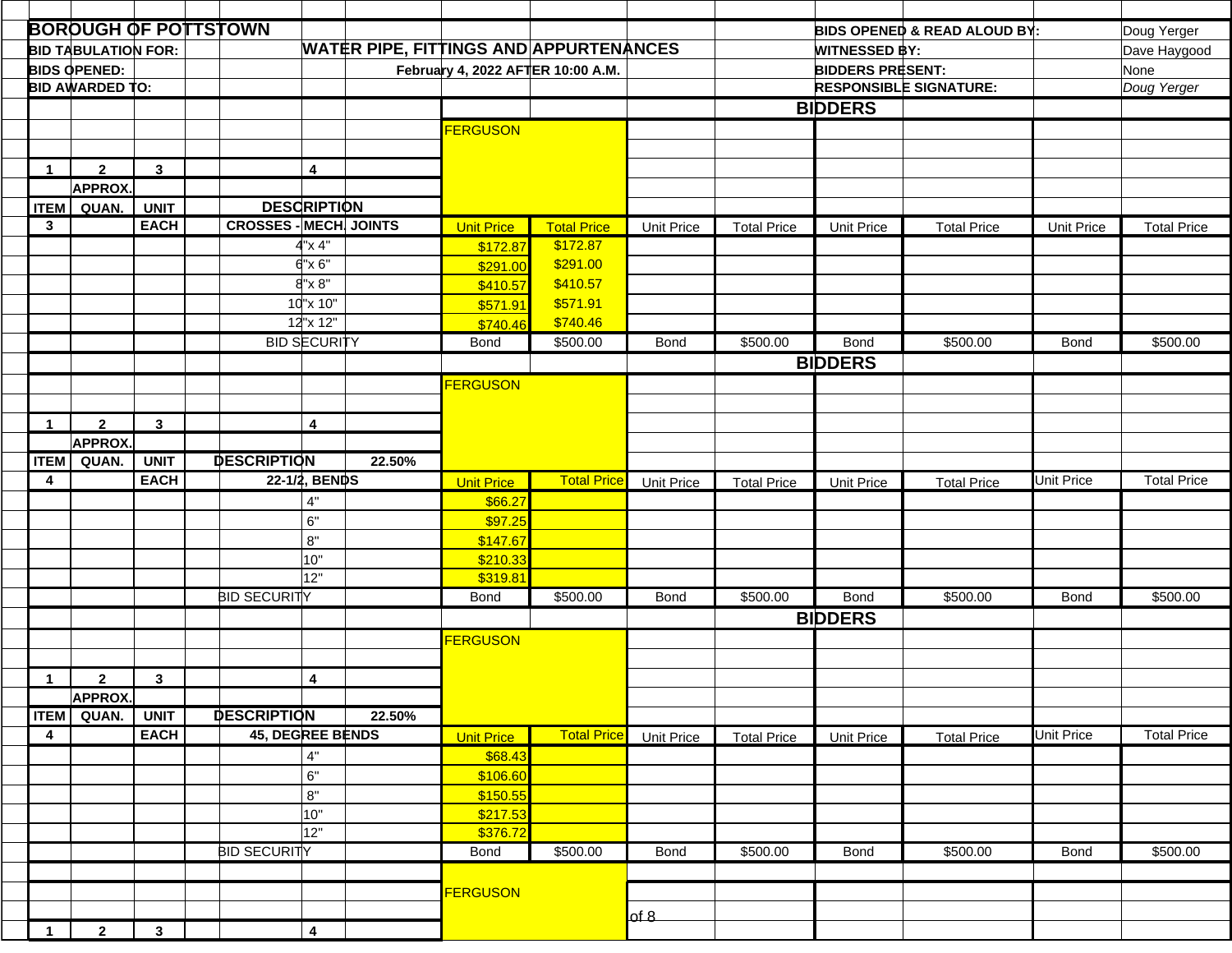|             | <b>APPROX.</b> |              |                                     |                     |        |                   |                    |                   |                    |                   |                    |                   |                    |
|-------------|----------------|--------------|-------------------------------------|---------------------|--------|-------------------|--------------------|-------------------|--------------------|-------------------|--------------------|-------------------|--------------------|
| <b>ITEM</b> | QUAN.          | <b>UNIT</b>  | <b>DESCRIPTION</b>                  |                     | 22.50% |                   |                    |                   |                    |                   |                    |                   |                    |
| 4           |                | <b>EACH</b>  |                                     | 90, BENDS           |        | <b>Unit Price</b> | <b>Total Price</b> | Unit Price        | <b>Total Price</b> | <b>Unit Price</b> | <b>Total Price</b> | <b>Unit Price</b> | <b>Total Price</b> |
|             |                |              |                                     | 4"                  |        | \$82.10           |                    |                   |                    |                   |                    |                   |                    |
|             |                |              |                                     | 6"                  |        | \$129.65          |                    |                   |                    |                   |                    |                   |                    |
|             |                |              |                                     | 8"                  |        | \$188.72          |                    |                   |                    |                   |                    |                   |                    |
|             |                |              |                                     | 10"                 |        | \$327.74          |                    |                   |                    |                   |                    |                   |                    |
|             |                |              |                                     | 12"                 |        | \$473.95          |                    |                   |                    |                   |                    |                   |                    |
|             |                |              | <b>BID SECURITY</b>                 |                     |        | Bond              | \$500.00           | <b>Bond</b>       | \$500.00           | Bond              | \$500.00           | <b>Bond</b>       | \$500.00           |
|             |                |              |                                     |                     |        |                   |                    |                   |                    |                   |                    |                   |                    |
|             |                |              |                                     |                     |        |                   |                    |                   |                    | <b>BIDDERS</b>    |                    |                   |                    |
|             |                |              |                                     |                     |        | <b>FERGUSON</b>   |                    |                   |                    |                   |                    |                   |                    |
|             |                |              |                                     |                     |        |                   |                    |                   |                    |                   |                    |                   |                    |
|             | $\overline{2}$ | $\mathbf{3}$ |                                     | $\overline{4}$      |        |                   |                    |                   |                    |                   |                    |                   |                    |
|             | <b>APPROX.</b> |              |                                     |                     |        |                   |                    |                   |                    |                   |                    |                   |                    |
| <b>ITEM</b> | QUAN.          | <b>UNIT</b>  |                                     | <b>DESCRIPTION</b>  |        |                   |                    |                   |                    |                   |                    |                   |                    |
| $\sqrt{5}$  |                | <b>EACH</b>  | <b>TAPPING SLEEVES &amp; VALVES</b> |                     |        | Unit Price        | <b>Total Price</b> | <b>Unit Price</b> | <b>Total Price</b> | <b>Unit Price</b> | <b>Total Price</b> | <b>Unit Price</b> | <b>Total Price</b> |
|             |                |              |                                     | $6"$ x $6"$         |        | \$1,922.52        |                    |                   |                    |                   |                    |                   |                    |
|             |                |              |                                     | $8"$ x 6"           |        | \$1,985.60        |                    |                   |                    |                   |                    |                   |                    |
|             |                |              |                                     | 10"x 6"             |        | \$2,112.79        |                    |                   |                    |                   |                    |                   |                    |
|             |                |              |                                     | 12"x 6"             |        | \$2,251.47        |                    |                   |                    |                   |                    |                   |                    |
|             |                |              |                                     | $8"$ x $8"$         |        | \$2,857.64        |                    |                   |                    |                   |                    |                   |                    |
|             |                |              |                                     | 10"x 8"             |        | \$2,879.90        |                    |                   |                    |                   |                    |                   |                    |
|             |                |              |                                     | $12"$ x 8"          |        | \$3,085.16        |                    |                   |                    |                   |                    |                   |                    |
|             |                |              |                                     | <b>BID SECURITY</b> |        | <b>BOND</b>       | \$500.00           | Bond              | \$500.00           | Bond              | \$500.00           | <b>Bond</b>       | \$500.00           |
|             |                |              |                                     |                     |        |                   |                    |                   |                    |                   |                    |                   |                    |
|             |                |              |                                     |                     |        |                   |                    |                   |                    |                   |                    |                   |                    |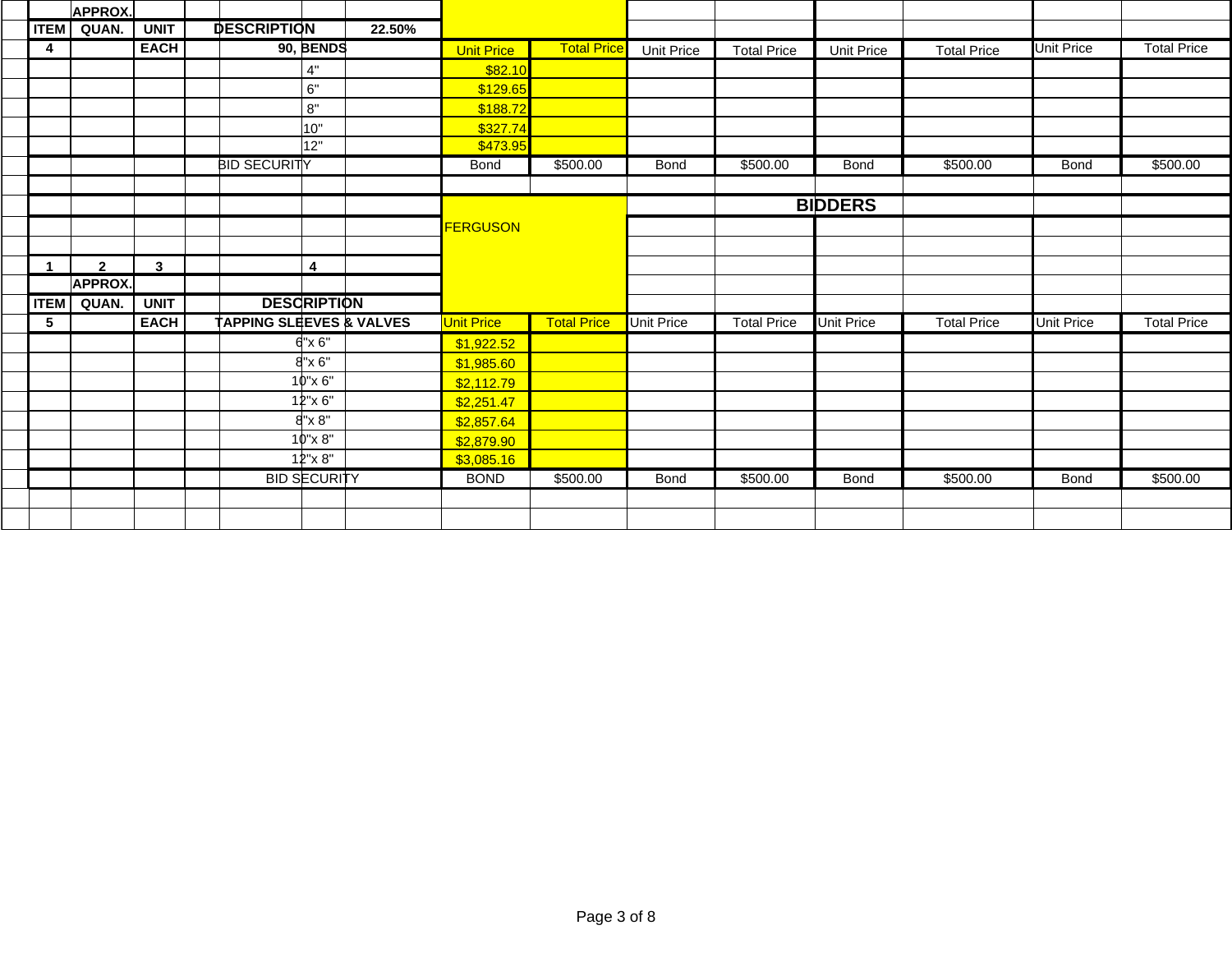|              | <b>BOROUGH OF POTTSTOWN</b> |              |  |                                  |                     |                                                                                    |                                   |                                               |                               |                         |                      | BIDS OPENED & READ ALOUD BY:            |                   | Doug Yerger        |  |
|--------------|-----------------------------|--------------|--|----------------------------------|---------------------|------------------------------------------------------------------------------------|-----------------------------------|-----------------------------------------------|-------------------------------|-------------------------|----------------------|-----------------------------------------|-------------------|--------------------|--|
|              | <b>BID TABULATION FOR:</b>  |              |  |                                  |                     |                                                                                    |                                   | <b>WATER PIPE, FITTINGS AND APPURTENANCES</b> |                               |                         | <b>WITNESSED BY:</b> |                                         |                   | Dave Haygood       |  |
|              | <b>BIDS OPENED:</b>         |              |  |                                  |                     |                                                                                    |                                   |                                               | <b>BIDDERS PRESENT:</b>       |                         |                      | None                                    |                   |                    |  |
|              | <b>BID AWARDED TO:</b>      |              |  |                                  |                     |                                                                                    | February 4, 2022 AFTER 10:00 A.M. |                                               |                               |                         |                      | <b>RESPONSIBLE SIGNATURE:</b>           | Doug Yerger       |                    |  |
|              |                             |              |  |                                  |                     |                                                                                    |                                   |                                               |                               |                         |                      |                                         |                   |                    |  |
|              |                             |              |  |                                  |                     |                                                                                    |                                   |                                               |                               |                         | <b>BIDDERS</b>       |                                         |                   |                    |  |
|              |                             |              |  |                                  |                     |                                                                                    | <b>FERGUSON</b>                   |                                               |                               |                         |                      |                                         |                   |                    |  |
|              |                             |              |  |                                  |                     |                                                                                    |                                   |                                               |                               |                         |                      |                                         |                   |                    |  |
| $\mathbf{1}$ | $\overline{2}$              | $\mathbf{3}$ |  |                                  | 4                   |                                                                                    |                                   |                                               |                               |                         |                      |                                         |                   |                    |  |
|              | <b>APPROX.</b>              |              |  |                                  |                     |                                                                                    |                                   |                                               |                               |                         |                      |                                         |                   |                    |  |
| <b>ITEM</b>  | QUAN.                       | <b>UNIT</b>  |  |                                  | <b>DESCRIPTION</b>  |                                                                                    |                                   |                                               |                               |                         |                      |                                         |                   |                    |  |
| 5a           |                             | <b>EACH</b>  |  |                                  |                     | <b>SLEEVES - MECH JOINT</b>                                                        | <b>Unit Price</b>                 | <b>Total Price</b>                            | <b>Unit Price</b>             | <b>Total Price</b>      | <b>Unit Price</b>    | <b>Total Price</b>                      | <b>Unit Price</b> | <b>Total Price</b> |  |
|              |                             |              |  |                                  | 4"                  |                                                                                    |                                   |                                               |                               |                         |                      |                                         |                   |                    |  |
|              |                             |              |  |                                  |                     |                                                                                    | \$76.35                           |                                               |                               |                         |                      |                                         |                   |                    |  |
|              |                             |              |  |                                  | 6"                  |                                                                                    | \$113.81                          |                                               |                               |                         |                      |                                         |                   |                    |  |
|              |                             |              |  |                                  | 8"                  |                                                                                    | \$147.67                          |                                               |                               |                         |                      |                                         |                   |                    |  |
|              |                             |              |  |                                  | 10"                 |                                                                                    | \$220.41                          |                                               |                               |                         |                      |                                         |                   |                    |  |
|              |                             |              |  |                                  | 12"                 |                                                                                    | \$297.49                          |                                               |                               |                         |                      |                                         |                   |                    |  |
|              |                             |              |  |                                  | <b>BID SECURITY</b> |                                                                                    | <b>BOND</b>                       | \$500.00                                      | <b>Bond</b>                   | \$500.00                | <b>Bond</b>          | \$500.00                                | <b>Bond</b>       | \$500.00           |  |
|              |                             |              |  |                                  |                     |                                                                                    |                                   |                                               |                               |                         | <b>BIDDERS</b>       |                                         |                   |                    |  |
|              |                             |              |  |                                  |                     |                                                                                    | <b>FERGUSON</b>                   |                                               |                               |                         |                      |                                         |                   |                    |  |
|              |                             |              |  |                                  |                     |                                                                                    |                                   |                                               |                               |                         |                      |                                         |                   |                    |  |
| $\mathbf 1$  | $\overline{2}$              | $\mathbf{3}$ |  |                                  | 4                   |                                                                                    |                                   |                                               |                               |                         |                      |                                         |                   |                    |  |
|              | <b>APPROX.</b>              |              |  |                                  |                     |                                                                                    |                                   |                                               |                               |                         |                      |                                         |                   |                    |  |
|              |                             |              |  |                                  |                     |                                                                                    |                                   |                                               |                               |                         |                      |                                         |                   |                    |  |
| <b>ITEM</b>  | QUAN.                       | <b>UNIT</b>  |  |                                  | <b>DESCRIPTION</b>  |                                                                                    |                                   |                                               |                               |                         |                      |                                         |                   |                    |  |
| 6            |                             | <b>EACH</b>  |  | <b>GATE VALVES - MECH. JOINT</b> |                     |                                                                                    | <b>Unit Price</b>                 | <b>Total Price</b>                            | <b>Unit Price</b>             | <b>Total Price</b>      | <b>Unit Price</b>    | <b>Total Price</b>                      | <b>Unit Price</b> | <b>Total Price</b> |  |
|              |                             |              |  |                                  | 4"                  |                                                                                    | \$597.07                          |                                               |                               |                         |                      |                                         |                   |                    |  |
|              |                             |              |  |                                  | 6"                  |                                                                                    | \$761.55                          |                                               |                               |                         |                      |                                         |                   |                    |  |
|              |                             |              |  |                                  | 8"                  |                                                                                    | \$1,212.90                        |                                               |                               |                         |                      |                                         |                   |                    |  |
|              |                             |              |  |                                  | 10"                 |                                                                                    | \$1,891.15                        |                                               |                               |                         |                      |                                         |                   |                    |  |
|              |                             |              |  |                                  | 12"                 |                                                                                    | \$2,392.99                        |                                               |                               |                         |                      |                                         |                   |                    |  |
|              |                             |              |  |                                  | <b>BID SECURITY</b> |                                                                                    | <b>BOND</b>                       | \$500.00                                      | <b>Bond</b>                   | \$500.00                | <b>Bond</b>          | \$500.00                                | <b>Bond</b>       | \$500.00           |  |
|              |                             |              |  |                                  |                     |                                                                                    |                                   |                                               |                               | <b>BIDDERS</b>          |                      |                                         |                   |                    |  |
|              |                             |              |  |                                  |                     |                                                                                    | <b>FERGUSON</b>                   |                                               |                               |                         |                      |                                         |                   |                    |  |
|              |                             |              |  |                                  |                     |                                                                                    |                                   |                                               |                               |                         |                      |                                         |                   |                    |  |
| $\mathbf 1$  | $\overline{2}$              | $\mathbf{3}$ |  |                                  | 4                   |                                                                                    |                                   |                                               |                               |                         |                      |                                         |                   |                    |  |
|              | <b>APPROX.</b>              |              |  |                                  |                     |                                                                                    |                                   |                                               |                               |                         |                      |                                         |                   |                    |  |
| <b>ITEM</b>  | QUAN.                       | <b>UNIT</b>  |  |                                  |                     |                                                                                    |                                   |                                               |                               |                         |                      |                                         |                   |                    |  |
|              |                             |              |  |                                  | <b>DESCRIPTION</b>  | <b>BUTTERFLY VALVES - MECH. JOINT</b>                                              |                                   |                                               |                               |                         |                      |                                         |                   |                    |  |
| 6a           |                             | <b>EACH</b>  |  |                                  |                     |                                                                                    | <b>Unit Price</b>                 | <b>Total Price</b>                            | <b>Unit Price</b>             | <b>Total Price</b>      | <b>Unit Price</b>    | <b>Total Price</b>                      | <b>Unit Price</b> | <b>Total Price</b> |  |
|              |                             |              |  |                                  | 20"                 |                                                                                    | \$6,162.76                        |                                               |                               |                         |                      |                                         |                   |                    |  |
|              |                             |              |  |                                  | 24"                 |                                                                                    | \$8,554.31                        |                                               |                               |                         |                      |                                         |                   |                    |  |
|              |                             |              |  |                                  | <b>BID SECURITY</b> |                                                                                    | <b>BOND</b>                       | \$500.00                                      | Bond                          | \$500.00                | Bond                 | \$500.00                                | Bond              | \$500.00           |  |
|              |                             |              |  |                                  |                     |                                                                                    |                                   |                                               |                               |                         |                      |                                         |                   |                    |  |
|              |                             |              |  |                                  |                     |                                                                                    |                                   |                                               |                               |                         |                      |                                         |                   |                    |  |
|              |                             |              |  |                                  |                     |                                                                                    |                                   |                                               |                               |                         |                      |                                         |                   |                    |  |
|              | <b>BOROUGH OF POTTSTOWN</b> |              |  |                                  |                     |                                                                                    |                                   |                                               |                               |                         |                      | <b>BIDS OPENED &amp; READ ALOUD BY:</b> |                   | Doug Yerger        |  |
|              | <b>BID TABULATION FOR:</b>  |              |  |                                  |                     |                                                                                    |                                   |                                               |                               | <b>WITNESSED BY:</b>    |                      |                                         | Dave Haygood      |                    |  |
|              | <b>BIDS OPENED:</b>         |              |  |                                  |                     | <b>WATER PIPE, FITTINGS AND APPURTENANCES</b><br>February 4, 2022 AFTER 10408fABM. |                                   |                                               |                               | <b>BIDDERS PRESENT:</b> |                      |                                         | None              |                    |  |
|              |                             |              |  |                                  |                     |                                                                                    |                                   |                                               | <b>RESPONSIBLE SIGNATURE:</b> |                         | Doug Yerger          |                                         |                   |                    |  |
|              | <b>BID AWARDED TO:</b>      |              |  |                                  |                     |                                                                                    |                                   |                                               |                               |                         |                      |                                         |                   |                    |  |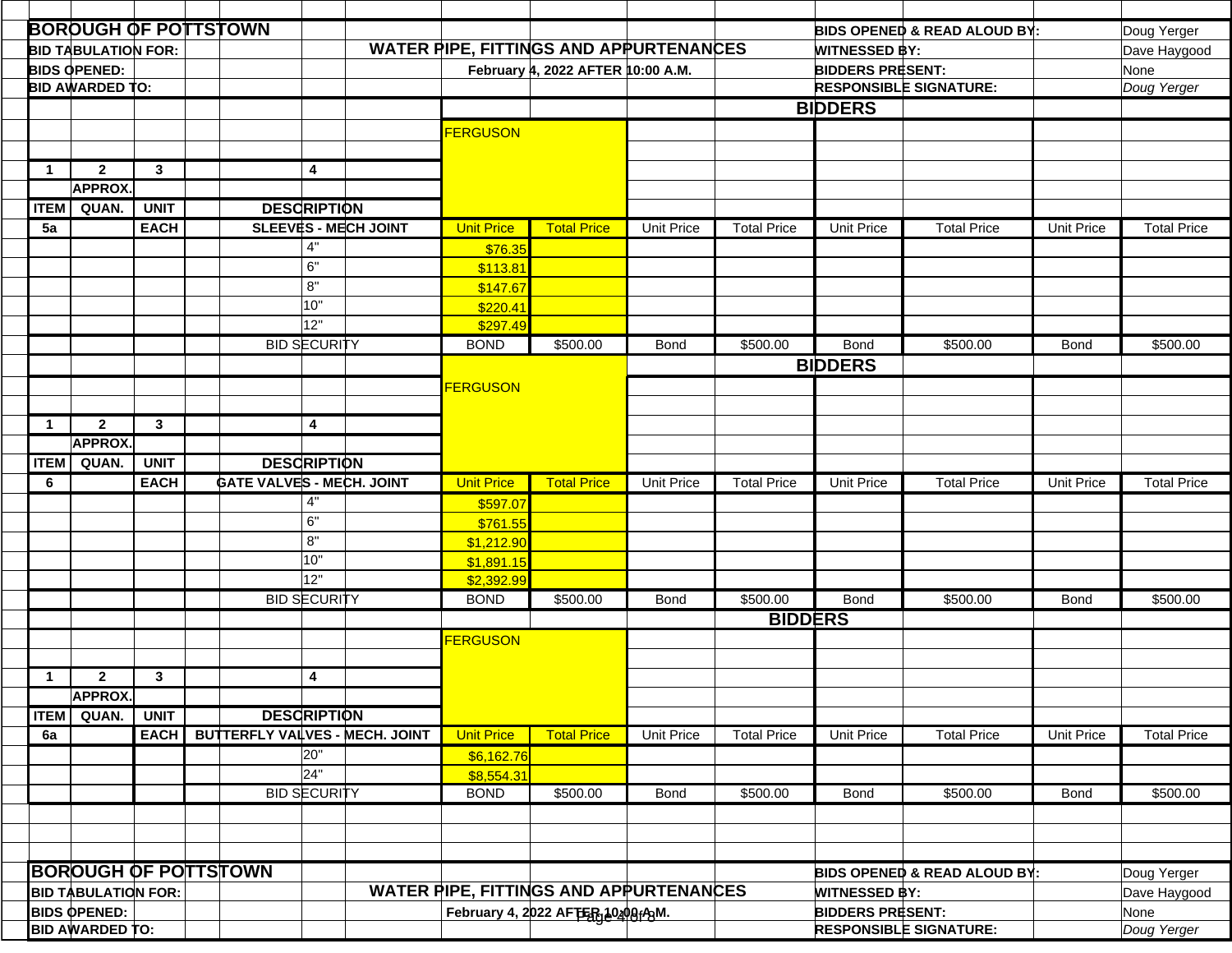|                |                            |              |                             |                     |                   |                                               |                   |                    | <b>BIDDERS</b>          |                               |                   |                    |
|----------------|----------------------------|--------------|-----------------------------|---------------------|-------------------|-----------------------------------------------|-------------------|--------------------|-------------------------|-------------------------------|-------------------|--------------------|
|                |                            |              |                             |                     | <b>FERGUSON</b>   |                                               |                   |                    |                         |                               |                   |                    |
|                |                            |              |                             |                     |                   |                                               |                   |                    |                         |                               |                   |                    |
| $\mathbf 1$    | $\overline{2}$             | $\mathbf{3}$ | 4                           |                     |                   |                                               |                   |                    |                         |                               |                   |                    |
|                | <b>APPROX.</b>             |              |                             |                     |                   |                                               |                   |                    |                         |                               |                   |                    |
| <b>ITEM</b>    | QUAN.                      | <b>UNIT</b>  | <b>DESCRIPTION</b>          |                     |                   |                                               |                   |                    |                         |                               |                   |                    |
| $\overline{7}$ |                            | <b>EACH</b>  | <b>ROADWAY VALVES BOXES</b> |                     | <b>Unit Price</b> | <b>Total Price</b>                            | <b>Unit Price</b> | <b>Total Price</b> | <b>Unit Price</b>       | <b>Total Price</b>            | <b>Unit Price</b> | <b>Total Price</b> |
|                | 50 Boxes                   | 50           | 36" to 48"                  |                     | \$192.45          | \$9,622.50                                    |                   |                    |                         |                               |                   |                    |
|                | 50 Boxes                   | 50           | 24" to 36"                  |                     | \$145.93          | \$7,296.50                                    |                   |                    |                         |                               |                   |                    |
|                |                            |              |                             | <b>BID SECURITY</b> | <b>BOND</b>       | \$500.00                                      | <b>Bond</b>       | \$500.00           | <b>Bond</b>             | \$500.00                      | <b>Bond</b>       | \$500.00           |
|                |                            |              |                             |                     |                   |                                               |                   |                    | <b>BIDDERS</b>          |                               |                   |                    |
|                |                            |              |                             |                     | <b>FERGUSON</b>   |                                               |                   |                    |                         |                               |                   |                    |
|                |                            |              |                             |                     |                   |                                               |                   |                    |                         |                               |                   |                    |
| $\mathbf 1$    | $\overline{2}$             | $\mathbf{3}$ | $\overline{\mathbf{4}}$     |                     |                   |                                               |                   |                    |                         |                               |                   |                    |
|                | <b>APPROX.</b>             |              |                             |                     |                   |                                               |                   |                    |                         |                               |                   |                    |
| <b>ITEM</b>    | QUAN.                      | <b>UNIT</b>  | <b>DESCRIPTION</b>          |                     |                   |                                               |                   |                    |                         |                               |                   |                    |
| 8              |                            | <b>EACH</b>  | <b>COPORATION STOPS</b>     |                     | <b>Unit Price</b> | <b>Total Price</b>                            | <b>Unit Price</b> | <b>Total Price</b> | <b>Unit Price</b>       | <b>Total Price</b>            | <b>Unit Price</b> | <b>Total Price</b> |
|                | 30                         |              | 3/4"                        |                     | \$56.25           | \$1,687.50                                    |                   |                    |                         |                               |                   |                    |
|                | 30                         |              | 1"                          |                     | \$72.19           | \$2,165.70                                    |                   |                    |                         |                               |                   |                    |
|                |                            |              |                             |                     |                   |                                               |                   |                    |                         |                               |                   |                    |
|                |                            |              | <b>BID SECURITY</b>         |                     | <b>BOND</b>       | \$500.00                                      | <b>Bond</b>       | \$500.00           | <b>Bond</b>             | \$500.00                      | Bond              | \$500.00           |
|                |                            |              |                             |                     |                   |                                               |                   |                    | <b>BIDDERS</b>          |                               |                   |                    |
|                |                            |              |                             |                     |                   |                                               |                   |                    |                         |                               |                   |                    |
|                |                            |              |                             |                     | <b>FERGUSON</b>   |                                               |                   |                    |                         |                               |                   |                    |
|                |                            |              |                             |                     |                   |                                               |                   |                    |                         |                               |                   |                    |
| 1              | $\overline{2}$             | $\mathbf{3}$ | $\overline{\mathbf{4}}$     |                     |                   |                                               |                   |                    |                         |                               |                   |                    |
|                | <b>APPROX</b>              |              |                             |                     |                   |                                               |                   |                    |                         |                               |                   |                    |
| <b>ITEM</b>    | QUAN.                      | <b>UNIT</b>  | <b>DESCRIPTION</b>          |                     |                   |                                               |                   |                    |                         |                               |                   |                    |
| 9              |                            | <b>EACH</b>  | <b>CURB STOPS</b>           |                     | <b>Unit Price</b> | <b>Total Price</b>                            | <b>Unit Price</b> | <b>Total Price</b> | <b>Unit Price</b>       | <b>Total Price</b>            | <b>Unit Price</b> | <b>Total Price</b> |
|                | 30                         |              | 3/4"<br>1"                  |                     | \$83.15           | \$2,494.50                                    |                   |                    |                         |                               |                   |                    |
|                | 30                         |              |                             |                     | \$114.86          | \$3,445.80                                    |                   |                    |                         |                               |                   |                    |
|                |                            |              | <b>BID SECURITY</b>         |                     | <b>BOND</b>       | \$500.00                                      | <b>Bond</b>       | \$500.00           | <b>Bond</b>             | \$500.00                      | <b>Bond</b>       | \$500.00           |
|                |                            |              |                             |                     |                   |                                               |                   |                    |                         |                               |                   |                    |
|                |                            |              | <b>BOROUGH OF POTTSTOWN</b> |                     |                   |                                               |                   |                    |                         | BIDS OPENED & READ ALOUD BY:  |                   | Doug Yerger        |
|                | <b>BID TABULATION FOR:</b> |              |                             |                     |                   | <b>WATER PIPE, FITTINGS AND APPURTENANCES</b> |                   |                    | <b>WITNESSED BY:</b>    |                               |                   | Dave Haygood       |
|                | <b>BIDS OPENED:</b>        |              |                             |                     |                   | February 4, 2022 AFTER 10:00 A.M.             |                   |                    | <b>BIDDERS PRESENT:</b> |                               |                   | None               |
|                | <b>BID AWARDED TO:</b>     |              |                             |                     |                   |                                               |                   |                    |                         | <b>RESPONSIBLE SIGNATURE:</b> |                   | Doug Yerger        |
|                |                            |              |                             |                     | Ferguson          |                                               |                   |                    |                         |                               |                   |                    |
|                | <b>ITEM</b> QUAN.          | <b>UNIT</b>  | <b>DESCRIPTION</b>          |                     |                   |                                               |                   |                    |                         |                               |                   |                    |
| 10             |                            | <b>EACH</b>  | <b>SERVICE VALVE BOXES</b>  |                     | <b>Unit Price</b> | <b>Total Price</b>                            | Unit Price        | <b>Total Price</b> | Unit Price              | <b>Total Price</b>            | <b>Unit Price</b> | <b>Total Price</b> |
|                | 100 Boxes 100              |              | 27" to 42"                  |                     | \$157.38          | \$15,738.00                                   |                   |                    |                         |                               |                   |                    |
|                | 100 Boxes                  | 100          | 40" to 56"                  |                     | \$206.31          | \$20,631.00                                   |                   |                    |                         |                               |                   |                    |
|                |                            |              | <b>BID SECURITY</b>         |                     | <b>BOND</b>       | \$500.00                                      | Bond              | \$500.00           | <b>Bond</b>             | \$500.00                      | Bond              | \$500.00           |
|                |                            |              |                             |                     |                   |                                               |                   |                    |                         |                               |                   |                    |
|                |                            |              |                             |                     |                   |                                               |                   |                    |                         |                               |                   |                    |
|                |                            |              |                             |                     |                   | Page $5$ of 8                                 |                   |                    |                         |                               |                   |                    |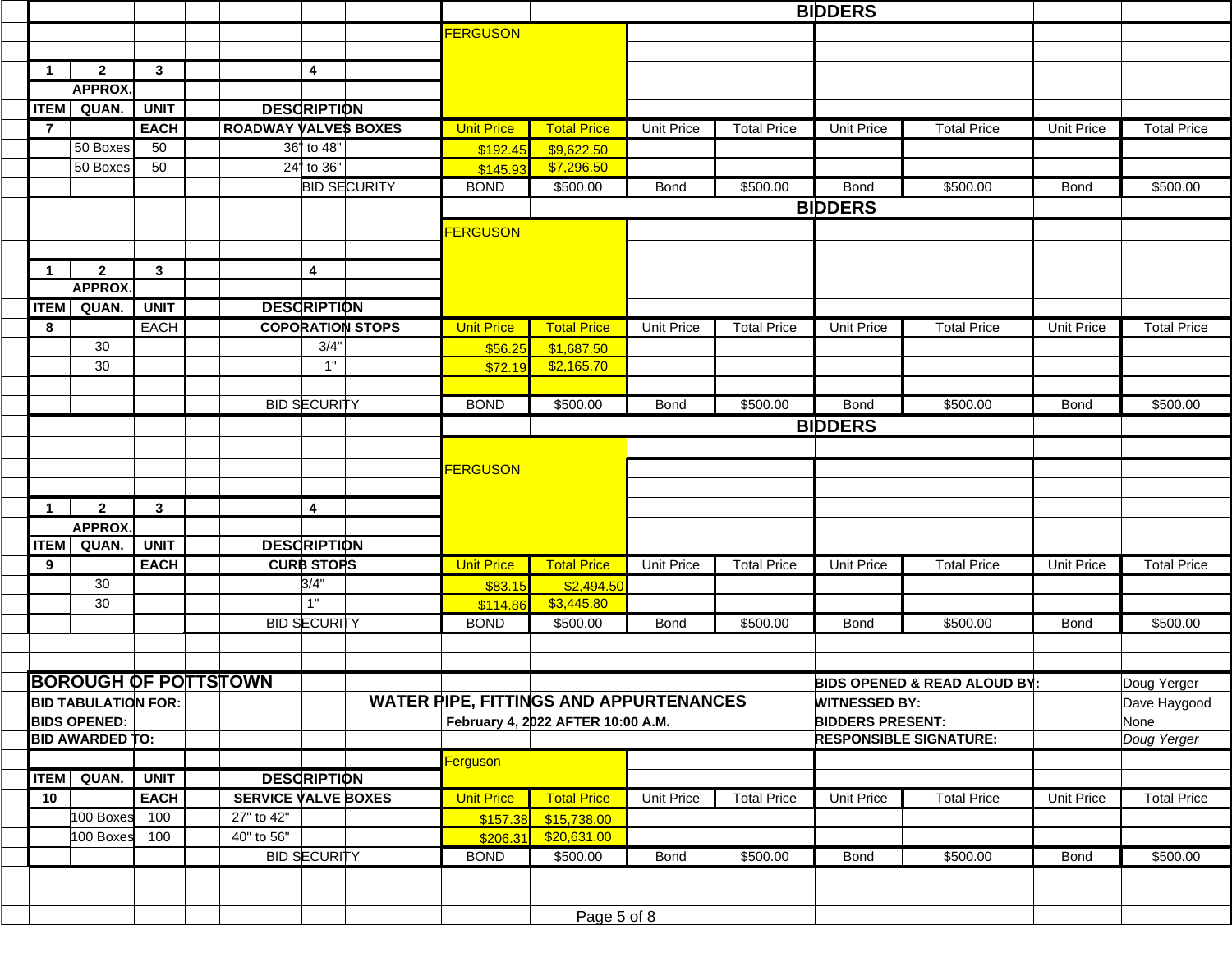|             | <b>BOROUGH OF POTTSTOWN</b> |              |             |                                  |                         |                                          |                      |                                               |                               |                    |                         | <b>BIDS OPENED &amp; READ ALOUD BY:</b> |                | Doug Yerger       |
|-------------|-----------------------------|--------------|-------------|----------------------------------|-------------------------|------------------------------------------|----------------------|-----------------------------------------------|-------------------------------|--------------------|-------------------------|-----------------------------------------|----------------|-------------------|
|             | <b>BID TABULATION FOR:</b>  |              |             |                                  |                         |                                          |                      | <b>WATER PIPE, FITTINGS AND APPURTENANCES</b> |                               |                    | <b>WITNESSED BY:</b>    |                                         |                | Dave Haygood      |
|             | <b>BIDS OPENED:</b>         |              |             |                                  |                         |                                          |                      | February 4, 2022 AFTER 10:00 A.M.             |                               |                    | <b>BIDDERS PRESENT:</b> |                                         |                | None              |
|             | <b>BID AWARDED TO:</b>      |              |             |                                  |                         |                                          |                      |                                               | <b>RESPONSIBLE SIGNATURE:</b> |                    |                         |                                         |                | Doug Yerger       |
|             |                             |              |             |                                  |                         |                                          |                      |                                               |                               |                    | <b>BIDDERS</b>          |                                         |                |                   |
|             |                             |              |             |                                  |                         |                                          | <b>FERGUSON</b>      |                                               |                               |                    |                         |                                         |                |                   |
| $\mathbf 1$ | $\overline{2}$              | $\mathbf{3}$ |             |                                  | $\overline{\mathbf{4}}$ |                                          |                      |                                               |                               |                    |                         |                                         |                |                   |
|             | <b>APPROX</b>               |              |             |                                  |                         |                                          |                      |                                               |                               |                    |                         |                                         |                |                   |
| <b>ITEM</b> | QUAN.                       | <b>UNIT</b>  |             |                                  | <b>DESCRIPTION</b>      |                                          |                      |                                               |                               |                    |                         |                                         |                |                   |
| 11          |                             | <b>EACH</b>  |             | <b>REPAIR CLAMPS</b>             |                         |                                          |                      |                                               |                               |                    |                         |                                         |                |                   |
|             |                             |              | Pipe        |                                  |                         | Romac                                    | <b>Bidders</b>       | Unit                                          | <b>Bidders</b>                | Unit               | <b>Bidders</b>          | Unit                                    | <b>Bidders</b> | Unit              |
|             |                             |              | <b>Size</b> | O.D. Range Width                 |                         | Cat. No.                                 | Cat. No.             | <b>Price</b>                                  | Cat. No.                      | Price              | Cat. No.                | Price                                   | Cat. No.       | Price             |
|             |                             |              | 4"          | 4.74"-5.14"                      | 6"                      | SS1-5.14x6                               |                      | \$62.01                                       |                               |                    |                         |                                         |                |                   |
|             |                             |              | 4"          | 4.74"-5.14"                      | 12"                     | (SS1-5.14x12                             |                      | \$122.91                                      |                               |                    |                         |                                         |                |                   |
|             |                             |              | 6"          | $6.84" - 7.24"$                  | 6"                      | SS1-7.24x6                               |                      | \$77.17                                       |                               |                    |                         |                                         |                |                   |
|             |                             |              | 6"          | $6.84 - 7.24$                    | 12"                     | SS1-7.24x 12                             |                      | \$147.82                                      |                               |                    |                         |                                         |                |                   |
|             |                             |              | 8"          | $9.00" - 9.40"$                  | 8"                      | SS1-9.40x8                               |                      | \$108.48                                      |                               |                    |                         |                                         |                |                   |
|             |                             |              | 8"          | $9.00" - 9.40"$                  | 12"                     | SS1-9.40x 12                             |                      | \$174.10                                      |                               |                    |                         |                                         |                |                   |
|             |                             |              | 10"         | 11.04"-11.44"                    | 10"                     | SS1-11.44x10                             |                      | \$190.16                                      |                               |                    |                         |                                         |                |                   |
|             |                             |              | 12"         | 13.15"-13.55"                    | 12"                     | SS3-13.55x12                             |                      | \$262.84                                      |                               |                    |                         |                                         |                |                   |
|             |                             |              | 16"         | 17.10"-18.30"                    | 12"                     | SS3-18.30x12                             |                      | \$583.43                                      |                               |                    |                         |                                         |                |                   |
|             |                             |              | 18"         | 19.50"-20.70"                    | 16"                     | SS3-20.70x16                             |                      | \$771.71                                      |                               |                    |                         |                                         |                |                   |
|             |                             |              | 20"         | 21.60"-22.80"                    | 16"                     | SS3-22.80x16                             |                      | \$836.36                                      |                               |                    |                         |                                         |                |                   |
|             |                             |              | 24"         | 25.80"-27.00"                    | 16"                     | SS3-27.00x16                             |                      | \$1,306.79                                    |                               |                    |                         |                                         |                |                   |
|             |                             |              |             |                                  |                         | <b>BID SECURITY</b>                      | <b>BOND</b>          | \$500.00                                      | <b>Bond</b>                   | \$500.00           | <b>Bond</b>             | \$500.00                                | <b>Bond</b>    | \$500.00          |
|             |                             |              |             |                                  |                         |                                          |                      |                                               |                               |                    | <b>BIDDERS</b>          |                                         |                |                   |
|             |                             |              |             |                                  |                         |                                          | <b>FERGUSON</b>      |                                               |                               |                    |                         |                                         |                |                   |
|             |                             |              |             |                                  |                         |                                          |                      |                                               |                               |                    |                         |                                         |                |                   |
| 1           | $\overline{2}$              | $\mathbf{3}$ |             |                                  | $\boldsymbol{\Lambda}$  |                                          |                      |                                               |                               |                    |                         |                                         |                |                   |
|             | <b>APPROX.</b>              |              |             | <b>DESCRIPTION</b>               |                         |                                          |                      |                                               |                               |                    |                         |                                         |                |                   |
| <b>ITEM</b> | QUAN.                       | <b>UNIT</b>  |             | <b>Trans. Couplings</b>          |                         | Romac                                    |                      |                                               |                               |                    |                         |                                         |                |                   |
| 12          |                             | <b>EACH</b>  | 4"          | $4.74 - 5.10$                    |                         | Nom. Pipe Size Gasket Range Style<br>501 | <b>Unit Price</b>    | <b>Total Price</b><br>\$126.49                | <b>Unit Price</b>             | <b>Total Price</b> | <b>Unit Price</b>       | <b>Total Price</b>                      | Type           | <b>Unit Price</b> |
|             |                             |              | 6"          |                                  |                         | 501                                      | \$126.49<br>\$160.35 | \$160.35                                      |                               |                    |                         |                                         |                |                   |
|             |                             |              | 8"          | $6.36 - 7.20$                    |                         | 501                                      | \$201.28             | \$201.28                                      |                               |                    |                         |                                         |                |                   |
|             |                             |              | 10"         | $8.99 - 9.40$<br>$10.39 - 11.40$ |                         | 501                                      | \$272.22             | \$272.22                                      |                               |                    |                         |                                         |                |                   |
|             |                             |              | 12"         | $13.15 - 13.55$                  |                         | 501                                      | \$352.30             | \$352.30                                      |                               |                    |                         |                                         |                |                   |
|             |                             |              | 16"         | 17.40 - 17.80                    |                         | 501                                      | \$590.27             | \$590.27                                      |                               |                    |                         |                                         |                |                   |
|             |                             |              | 20"         | $21.35 - 21.75$                  |                         | 501                                      | \$955.56             | \$955.56                                      |                               |                    |                         |                                         |                |                   |
|             |                             |              | 24"         | 35.30 - 25.80                    |                         | 501                                      | \$1,625.39           | \$1,625.39                                    |                               |                    |                         |                                         |                |                   |
|             |                             |              |             |                                  | <b>BID SECURITY</b>     |                                          | <b>BOND</b>          | \$500.00                                      | <b>BOND</b>                   | \$500.00           | <b>BOND</b>             | \$500.00                                | <b>BOND</b>    | \$500.00          |
|             |                             |              |             |                                  |                         |                                          |                      |                                               |                               |                    |                         |                                         |                |                   |
|             |                             |              |             |                                  |                         |                                          |                      |                                               |                               |                    |                         |                                         |                |                   |
|             |                             |              |             |                                  |                         |                                          |                      |                                               |                               |                    |                         |                                         |                |                   |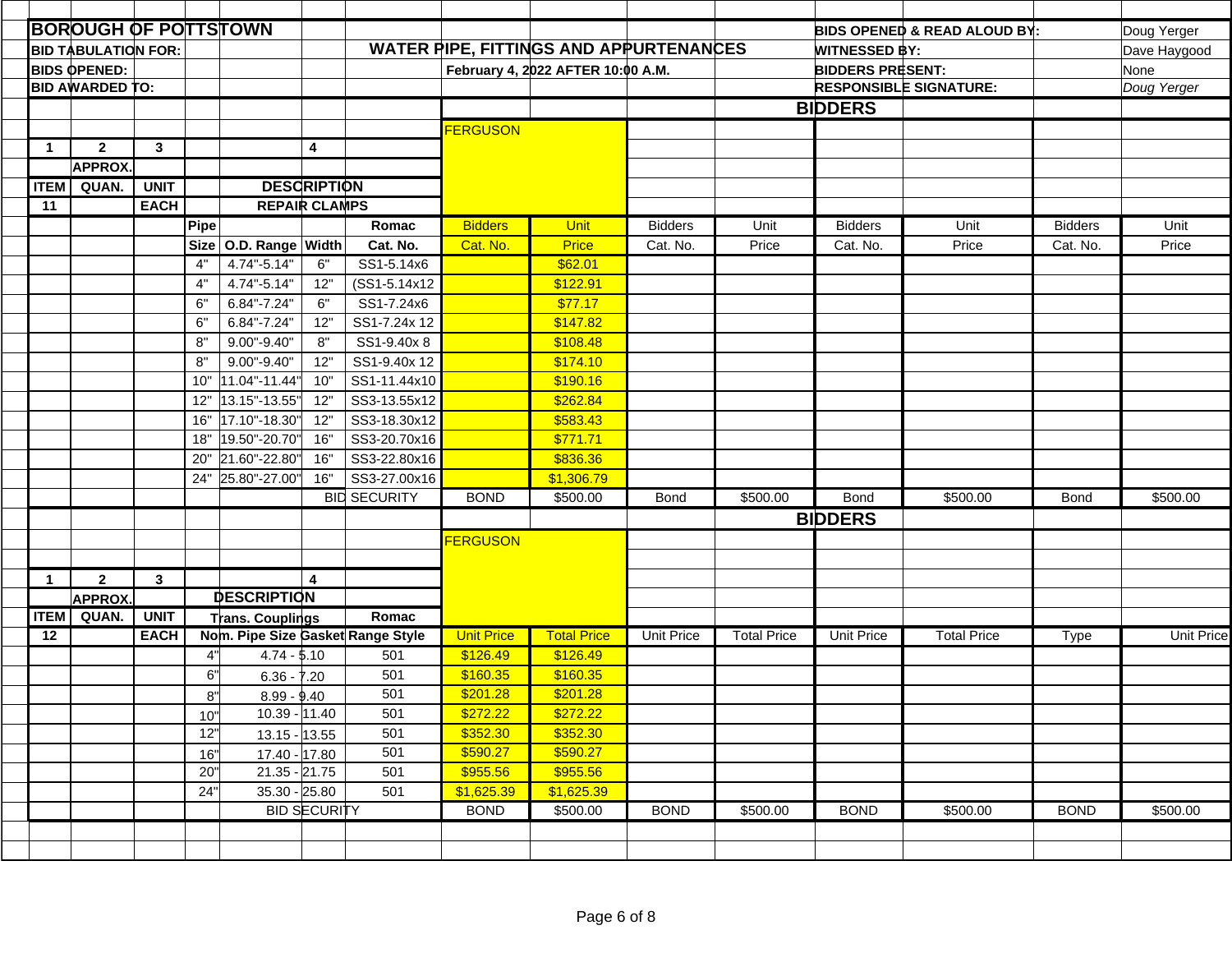|              | <b>BOROUGH OF POTTSTOWN</b>      |              |             |                                    |                                    |                               |                   |                                               |                   |                    |                         | BIDS OPENED & READ ALOUD BY:  |                   | Doug Yerger        |
|--------------|----------------------------------|--------------|-------------|------------------------------------|------------------------------------|-------------------------------|-------------------|-----------------------------------------------|-------------------|--------------------|-------------------------|-------------------------------|-------------------|--------------------|
|              | <b>BID TABULATION FOR:</b>       |              |             |                                    |                                    |                               |                   | <b>WATER PIPE, FITTINGS AND APPURTENANCES</b> |                   |                    | <b>WITNESSED BY:</b>    |                               |                   | Dave Haygood       |
|              | <b>BIDS OPENED:</b>              |              |             |                                    |                                    |                               |                   | February 4, 2022 AFTER 12:00 A.M.             |                   |                    | <b>BIDDERS PRESENT:</b> |                               |                   | None               |
|              | <b>BID AWARDED TO:</b>           |              |             |                                    |                                    |                               |                   |                                               |                   |                    |                         | <b>RESPONSIBLE SIGNATURE:</b> |                   | Doug Yerger        |
|              |                                  |              |             |                                    |                                    |                               |                   |                                               |                   |                    | <b>BIDDERS</b>          |                               |                   |                    |
|              |                                  |              |             |                                    |                                    |                               | <b>FERGUSON</b>   |                                               |                   |                    |                         |                               |                   |                    |
| $\mathbf{1}$ | $\mathbf{2}$                     | $\mathbf{3}$ |             |                                    | 4                                  |                               |                   |                                               |                   |                    |                         |                               |                   |                    |
|              | <b>APPROX</b>                    |              |             |                                    |                                    |                               |                   |                                               |                   |                    |                         |                               |                   |                    |
| <b>ITEM</b>  | QUAN.                            | <b>UNIT</b>  |             |                                    | <b>DESCRIPTION</b>                 |                               |                   |                                               |                   |                    |                         |                               |                   |                    |
| 13           |                                  | EACH         |             |                                    |                                    | TWO BOLT WIDE RANGE COUPLINGS |                   |                                               |                   |                    |                         |                               |                   |                    |
|              |                                  |              | Pipe        | <b>Over All</b>                    |                                    | <b>Manufacturer</b>           |                   |                                               |                   |                    |                         |                               |                   |                    |
|              |                                  |              | <b>Size</b> | Range                              |                                    |                               | <b>Unit Price</b> | <b>Total Price</b>                            | <b>Unit Price</b> | <b>Total Price</b> | <b>Unit Price</b>       | <b>Total Price</b>            | <b>Unit Price</b> | <b>Total Price</b> |
|              |                                  |              | 4"          | 4.40-5.60                          |                                    | ROMAC/ Macro HP               | \$250.23          | \$250.23                                      |                   |                    |                         |                               |                   |                    |
|              |                                  |              | 6"          | 6.60-7.60                          |                                    | ROMAC/ Macro HP               | \$330.20          | \$330.20                                      |                   |                    |                         |                               |                   |                    |
|              |                                  |              | 8"          | 8.60-9.75                          |                                    | ROMAC/ Macro HP               | \$373.94          | \$373.94                                      |                   |                    |                         |                               |                   |                    |
|              |                                  |              | 10"         | 10.70-11.90                        |                                    | ROMAC/ Macro HP               | \$483.69          | \$483.69                                      |                   |                    |                         |                               |                   |                    |
|              |                                  |              | 12"         | 12.70-13.80                        |                                    | ROMAC/ Macro HP               | \$569.28          | \$569.28                                      |                   |                    |                         |                               |                   |                    |
|              |                                  |              | 16"         | 17.10-19.20                        |                                    | TPS / Krausz Hymax            | \$1,150.05        | \$1,150.05                                    |                   |                    |                         |                               |                   |                    |
|              |                                  |              | 18"         | 19.20-21.30                        |                                    | TPS / Krausz Hymax            | \$1,352.95        | \$1,352.95                                    |                   |                    |                         |                               |                   |                    |
|              |                                  |              | 20"         | 21.25-23.35                        |                                    | TPS / Krausz Hymax            | \$1,461.16        | \$1,461.16                                    |                   |                    |                         |                               |                   |                    |
|              |                                  |              | 24"         | 23.85-25.95                        |                                    | TPS / Krausz Hymax            | \$1,555.87        | \$1,555.87                                    |                   |                    |                         |                               |                   |                    |
|              |                                  |              |             |                                    | <b>BID SECURITY</b>                |                               | Bond              | \$500.00                                      | <b>Bond</b>       | \$500.00           | Bond                    | \$500.00                      | <b>Bond</b>       | \$500.00           |
|              |                                  |              |             |                                    |                                    |                               |                   |                                               |                   |                    | <b>BIDDERS</b>          |                               |                   |                    |
|              |                                  |              |             |                                    |                                    |                               |                   |                                               |                   |                    |                         |                               |                   |                    |
|              |                                  |              |             |                                    |                                    |                               | <b>FERGUSON</b>   |                                               |                   |                    |                         |                               |                   |                    |
|              |                                  |              |             |                                    |                                    |                               |                   |                                               |                   |                    |                         |                               |                   |                    |
| $\mathbf{1}$ | $\mathbf{2}$<br><b>APPROX</b>    | $\mathbf{3}$ |             |                                    | $\mathbf{A}$<br><b>DESCRIPTION</b> |                               |                   |                                               |                   |                    |                         |                               |                   |                    |
| <b>ITEM</b>  | QUAN.                            | <b>UNIT</b>  |             |                                    | Bingham & Taylor                   |                               |                   |                                               |                   |                    |                         |                               |                   |                    |
| 14           |                                  | <b>EACH</b>  |             | <b>STANDARD PAVING ADAPTORS</b>    |                                    |                               | <b>Unit Price</b> | <b>Total Price</b>                            | <b>Unit Price</b> | <b>Total Price</b> | <b>Unit Price</b>       | <b>Total Price</b>            | <b>Unit Price</b> | <b>Total Price</b> |
|              |                                  |              |             |                                    | <b>Size</b>                        | No.                           |                   |                                               |                   |                    |                         |                               |                   |                    |
| 14A          |                                  |              |             | 1"                                 |                                    | (6#)                          | \$15.99           |                                               |                   |                    |                         |                               |                   |                    |
| 14B          |                                  |              |             | $1 - 1/2"$                         |                                    | (10#)                         | \$17.90           |                                               |                   |                    |                         |                               |                   |                    |
| 14C          |                                  |              |             | 2"                                 |                                    | (9.5#)                        | \$20.57           |                                               |                   |                    |                         |                               |                   |                    |
| 14D          |                                  |              |             | 3"                                 |                                    | (16#)                         | \$32.44           |                                               |                   |                    |                         |                               |                   |                    |
| 14E          |                                  |              |             | 4"                                 |                                    | (21#)                         | \$38.93           |                                               |                   |                    |                         |                               |                   |                    |
|              |                                  |              |             |                                    | <b>BID SECURITY</b>                |                               | <b>BOND</b>       | \$500.00                                      | <b>BOND</b>       | \$500.00           | <b>BOND</b>             | \$500.00                      | <b>BOND</b>       | \$500.00           |
|              |                                  |              |             |                                    |                                    |                               |                   |                                               |                   |                    | <b>BIDDERS</b>          |                               |                   |                    |
|              |                                  |              |             |                                    |                                    |                               | <b>FERGUSON</b>   |                                               |                   |                    |                         |                               |                   |                    |
|              |                                  |              |             |                                    |                                    |                               |                   |                                               |                   |                    |                         |                               |                   |                    |
| $\mathbf{1}$ |                                  |              |             |                                    | $\mathbf{A}$                       |                               |                   |                                               |                   |                    |                         |                               |                   |                    |
|              | $\overline{2}$<br><b>APPROX.</b> | $\mathbf{3}$ |             |                                    | <b>DESCRIPTION</b>                 |                               |                   |                                               |                   |                    |                         |                               |                   |                    |
| <b>ITEM</b>  | QUAN.                            | <b>UNIT</b>  |             |                                    | Bingham & Taylor                   |                               |                   |                                               |                   |                    |                         |                               |                   |                    |
| 15           |                                  | <b>EACH</b>  |             | <b>CAST IRON LIDS FOR ADAPTORS</b> |                                    |                               | <b>Unit Price</b> | <b>Total Price</b>                            | <b>Unit Price</b> | <b>Total Price</b> | <b>Unit Price</b>       | <b>Total Price</b>            | <b>Unit Price</b> | <b>Total Price</b> |
|              |                                  | <b>EACH</b>  |             | Lids - Cast Iron                   |                                    |                               |                   |                                               |                   |                    |                         |                               |                   |                    |
|              |                                  |              |             | 5 1/4 Shaft Buffald Type Boxes     |                                    |                               | \$21.85           |                                               |                   |                    |                         |                               |                   |                    |
|              |                                  |              |             |                                    | <b>BID SECURITY</b>                |                               | <b>BOND</b>       | \$500 gge 7 of \$BOND                         |                   | \$500.00           | <b>BOND</b>             | \$500.00                      | <b>BOND</b>       | \$500.00           |
|              |                                  |              |             |                                    |                                    |                               |                   |                                               |                   |                    |                         |                               |                   |                    |
|              |                                  |              |             |                                    |                                    |                               |                   |                                               |                   |                    |                         |                               |                   |                    |